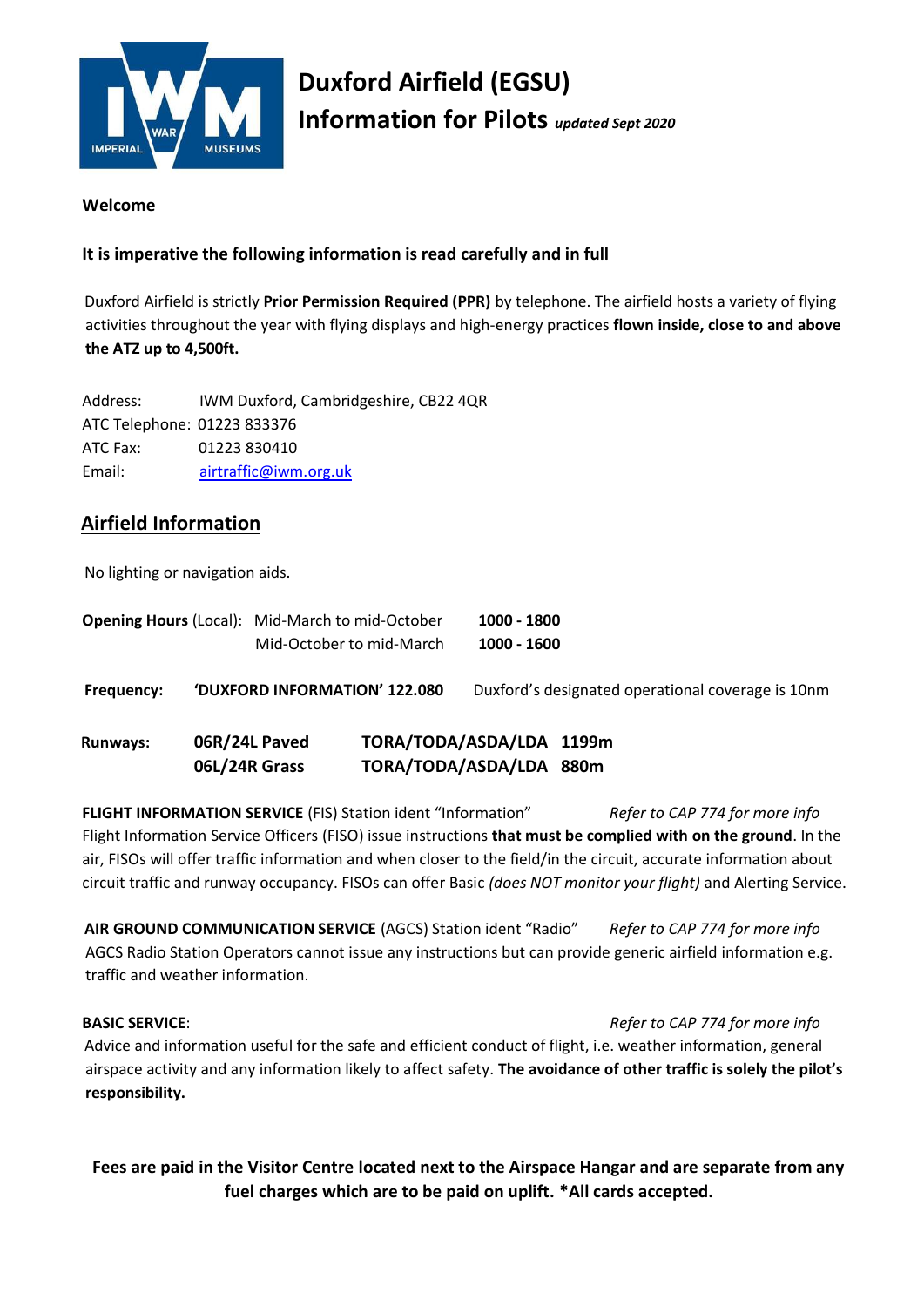# **Inbound**

Establish communication on 122.080 when you have approximately 10nm to run to obtain airfield information, QFE (Duxford elevation 126ft amsl) and any pertinent traffic information.

Visiting aircraft should position to join the southerly circuit, downwind right-hand Runway 06 or downwind left-hand Runway 24. **OVERHEAD, CROSSWIND AND DEAD SIDE JOINS ARE PROHIBITED** due to the proximity of Fowlmere Airfield and war bird activity to the north of Duxford and/or in the northerly circuit. **Arrivals from the north: RWY 24** -route via Royston (west) to position Left hand down wind **RWY 06** -route via Sawston (East) to position Right hand down wind

The grass and the hard runway are **not** available for simultaneous landing or take off. An aircraft on one must be at taxiing-speed before another aircraft can land or depart on the other. Land afters are **not** permitted. **Landing is at your discretion.** 

**Once landed, taxi instructions will be issued by the FISO which must be complied with.** 

## **CAUTION**

**Duxford Airfield lies in uncontrolled FIR, Class G airspace and is closely situated near the Stansted CTA and the London Terminal Manoeuvring Area (TMA) which is controlled Class D and Class A airspace. Please do not enter any controlled Airspace (CAS) unless you been given an explicit clearance to enter by the appropriate Air Traffic Controller. Please refer to an aeronautical map to avoid infringing controlled airspace.**



**AREAS TO AVOID**: **Duxford village** (southeast of runway 24 threshold); **neighbouring villages** particularly **Thriplow; Whittlesford; Fowlmere** and its adjacent bird sanctuary; Linton Zoo and the **Gas venting station** (southeast)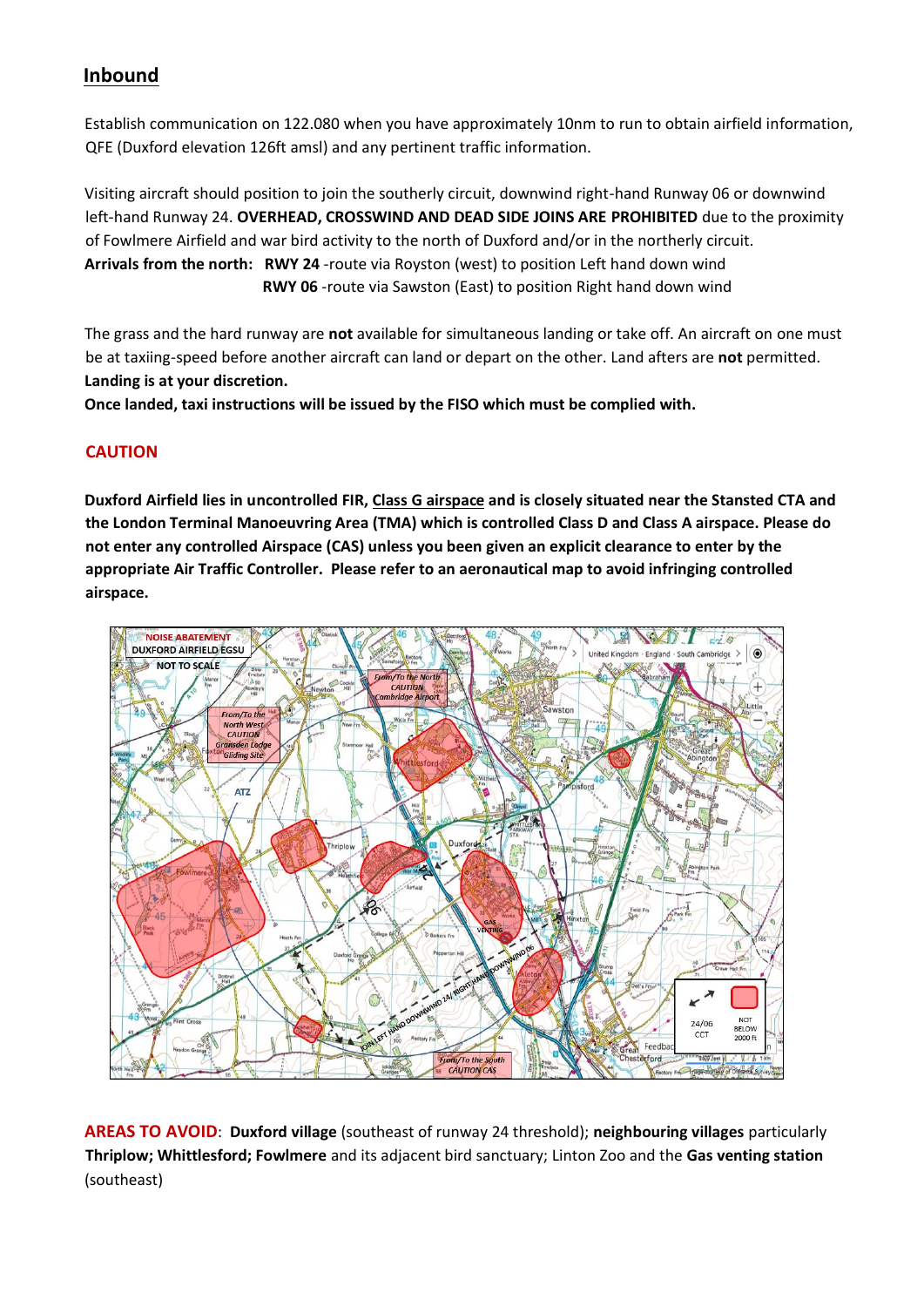#### **Nearby airfields and sites to be aware of:**

#### **FOWLMERE AIRFIELD (EGMA)** 3nm west of Duxford

Circuits at Fowlmere are conducted to the north of runway 07/25 to deconflict with Duxford circuit traffic. **GRANSDEN LODGE GLIDING SITE** 10nm north-west of Duxford

Gransden Lodge state: "*Caution overflying Gransden Lodge glider site (521041N 0000653W, 10.5 nm QDM 120 to EGSU) below 3,300 ft AMSL during daylight hours. Gliders may be winch-launched up to the permitted altitude in a few tens of seconds at any time and most weather conditions using high-tensile-strength cable, leaving little time for avoiding action. The hazard continues for at least another 20 seconds as the cable descends under a small parachute. Many moving map systems do NOT depict glider winch launch sites and will NOT warn if you are approaching one. Beware also intense glider activity in the vicinity. See AIP ENR 5.5 for the full list of UK glider winch sites."* 

**For Information Only:** 



#### **CAMBRIDGE AIRPORT (EGSC)** 7nm north of Duxford

When intending to route/operate to the north of Duxford outside of the Duxford ATZ it is strongly advised that you establish communication with **Cambridge APP/RAD** due to **Cambridge [ATSU](http://www.nats-uk.ead-it.com/public/index.php%3Foption=com_content&task=blogcategory&id=39&Itemid=88.html)** [operat](http://www.nats-uk.ead-it.com/public/index.php%3Foption=com_content&task=blogcategory&id=39&Itemid=88.html)ions and **please note the Instrument Approach feathers.**

Cambridge ATC state "*This is especially pertinent for traffic joining right hand down wind for Runway 06 who will cross the Cambridge Final Approach Track/Climb-out when conducting their join. Cambridge ATC will endeavour to transfer you to Duxford ATC when clear of their conflictions so you can continue inbound to Duxford safely and without any undue delays.* 

*Arriving pilots please be aware of the dangers of misidentifying Duxford Airfield. There have been 3 instances of aircraft between 2016 and 2019 landing at Cambridge Airport through mistaken identity*."

**For Information Only:** 

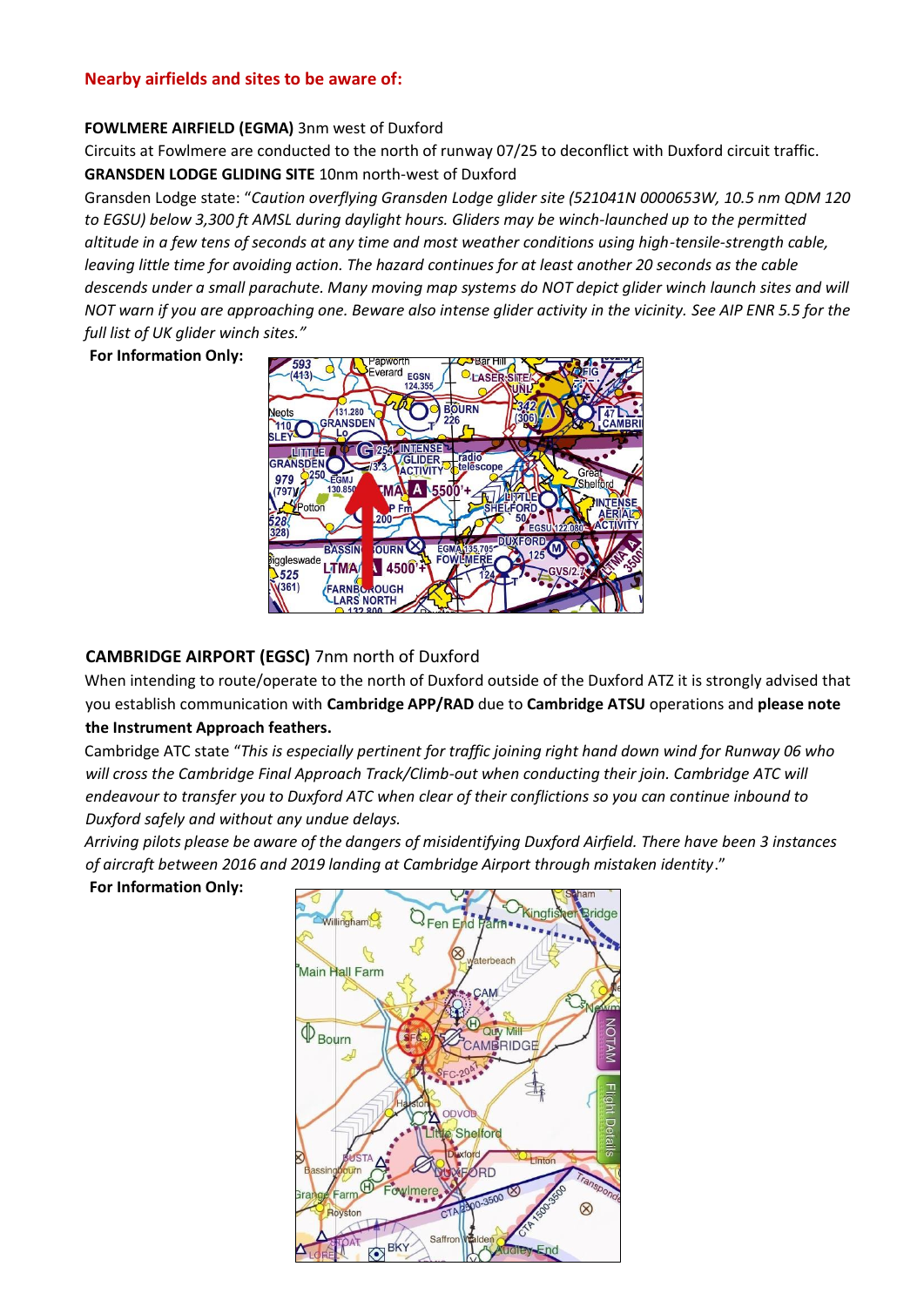# **Outbound**

Obtain airfield information on 122.080 and request taxi where you will be given a holding point for your preflight checks. See image below for locations of holding points, **there is only one holding point sign on the north side of the taxiway for holding point Alpha, Bravo and Charlie.**

**Alpha (A24)** -runway 24L paved, *this holding point safe guards the undershoot of 24R grass* 

**Bravo (B24)** -runway 24R grass, *this holding point is abeam the threshold of 24R grass*

**Charlie (C06)** -runway 06L/R grass/paved, *this holding point safe guards the undershoot of 06L grass*

Once checks are complete, inform 'Duxford Information' that you are ready for departure. **Don't proceed past the holding point unless the FISO issues one of the following:**

"Report lined up" *(Note: FISOs can't say "Line up and wait")*

"Take off at your discretion"



**Departures to the north: RWY 24** -climb straight ahead for 5nm or at and above 2,000ft before turning north **RWY 06** - climb straight ahead for 2nm before turning north

# **Airfield Services**

RFFS Category 2 is provided. Category 3 to 5 is available with 48hr prior arrangement.

Avgas 100 LL and Jet A1 are normally available 1000-1700 local summer hours/ 1000-1530 local winter hours. Oil: S80, S100, W80, W100, 15/40.

Early and late movements may be arranged with prior notice and at an additional charge.

Refreshments are available within the museum.

Subject to marshaller availability, visiting aircraft can expect to be marshalled onto the eastern apron. Parking instructions will be issued by the FISO. If required please refer to the following link for marshalling signals that pilots are expected to follow

<http://publicapps.caa.co.uk/modalapplication.aspx?appid=11&mode=detail&id=136>